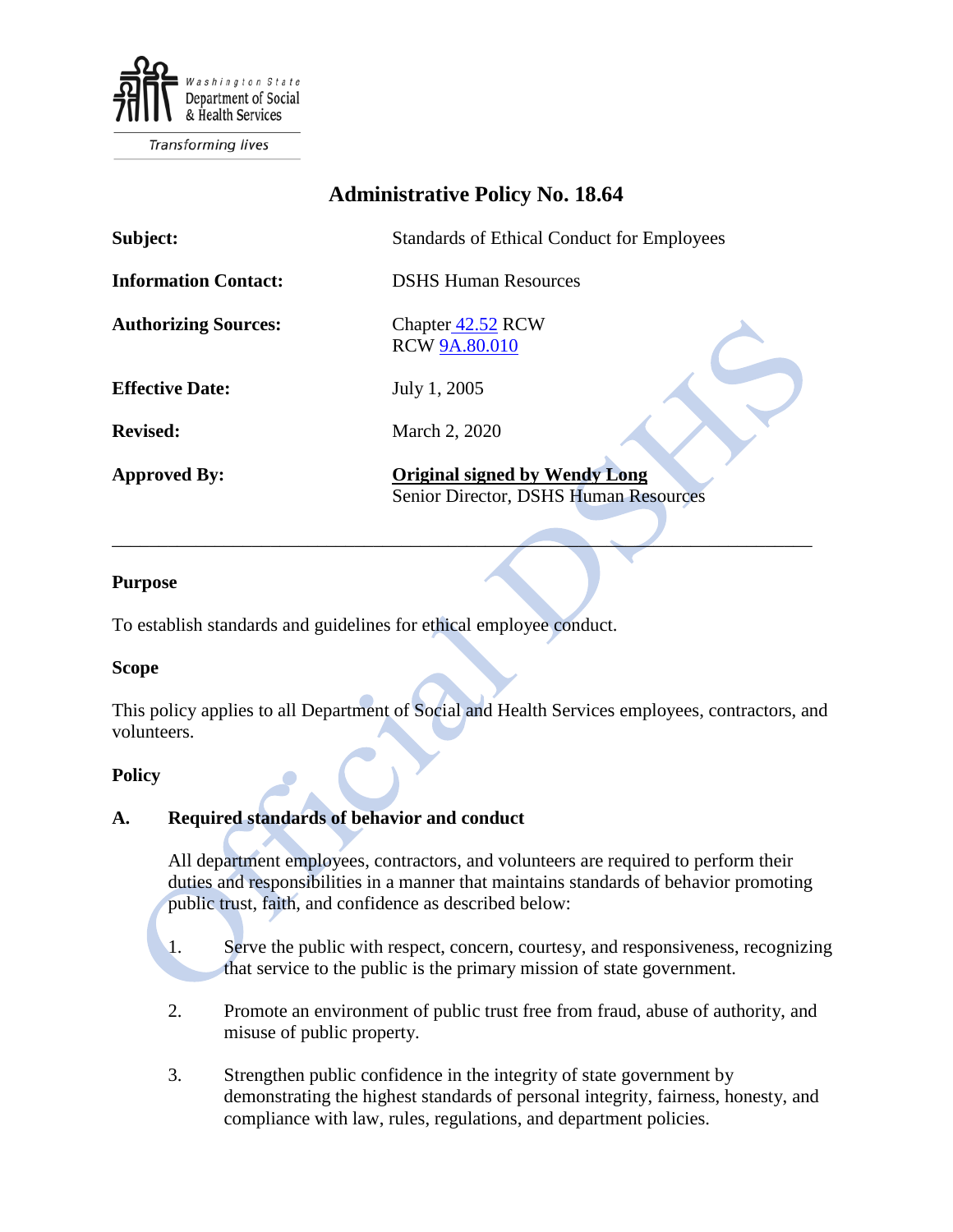- 4. Interact with the public, department staff and other state employees with respect, concern, and responsiveness.
- 5. Create a work environment free from all forms of discrimination and sexual/workplace harassment. This includes but is not limited to:
	- a. Following and abiding by department policies regarding nondiscrimination, sexual harassment, workplace harassment, and client rights.
	- b. Not using the employee's position for purposes of establishing or promoting personal or financial relationships with clients.
	- c. Creating an environment free from intimidation, retaliation, hostility, or unreasonable interference with an individual's work performance.
- 6. Comply with the requirements of this policy. Failure to comply with requirements of this policy may result in disciplinary action up to and including discharge from employment.

# **B. Specifically prohibited employee actions**

A department employee, anywhere in the chain of command, shall not:

- 1. Make statements during the course of official duties the employee knows or should have reasonable cause to believe to be untruthful.
- 2. Engage in any employment, business, or professional activity that would represent a conflict of interest.
- 3. Personally or financially benefit from any contract, sale, lease, purchase, or grant made under the employee's supervision or control.
- 4. Use or create the appearance of using the employee's position for the personal gain or advantage of the employee or others. This includes, but is not limited to, using the employee's position to obtain special privilege or exemptions for the employee or others.
- 5. Outside of official duties, assist another person in a transaction involving the state:
	- a. In which the employee participated as a state employee; or
	- b. That was under the official responsibility of the employee within the past two years.
- 6. Accept employment or engage in any business or professional activity that requires the employee to disclose confidential information about a client.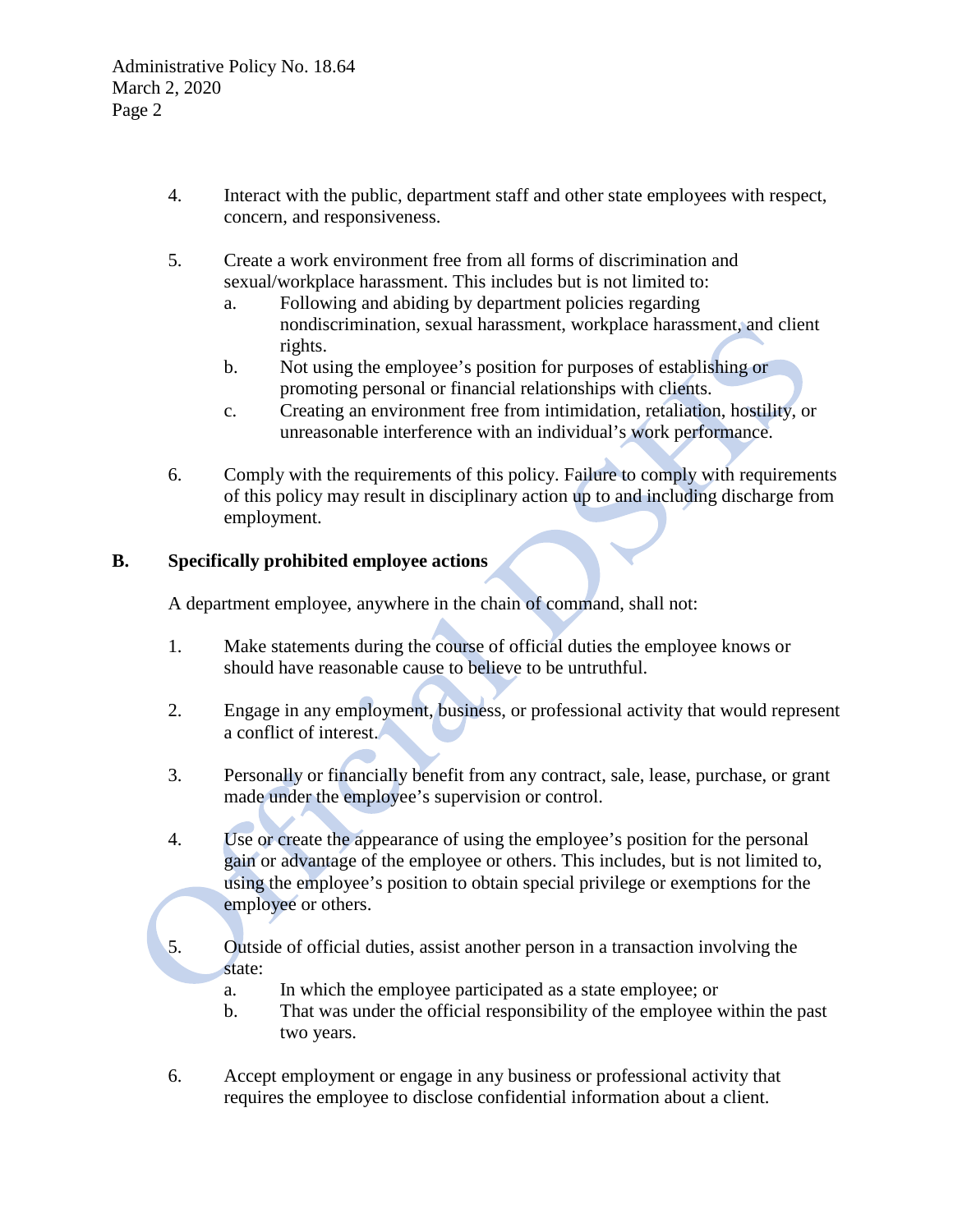- 7. Use access to department information for personal gain.
- 8. Disclose confidential information to any person not authorized to receive the information.
- 9. Conceal records required to be released under  $RCW$  42.17A (campaign finances, lobbying, and records) or <u>[RCW 42.56](http://apps.leg.wa.gov/RCW/default.aspx?cite=42.56)</u> (public records).
- 10. Ask for, give, or receive any compensation, gift, reward, or gratuity in the performance of the employee's official duties, unless otherwise authorized by the department.
- 11. Receive anything of economic value under any contract or grant outside of the employee's official duties, unless the contract or grant is:
	- a. Presented in good faith and actually performed
	- b. Not within the course of the employee's official duties or under the employee's supervision
	- c. Not prohibited by laws or rules governing outside employment
	- d. Neither performed for nor compensated by any person from whom an employee would be prohibited from receiving a gift
	- e. Not one created or authorized by the employee in the performance of the employee's official duties
	- f. Would not require unauthorized disclosure of confidential information
- 12. In addition to satisfying the requirements above, an employee may have a beneficial interest in a grant or contract only if:
	- a. The contract or grant is awarded as a result of an open and competitive bidding process in which more than one bid or grant application was received.
	- b. The contract or grant is awarded as a result of an open and competitive bidding or selection process in which the employee's bid or proposal was the only bid received, and the employee was advised by the appropriate ethics board prior to execution of the contract or grant that there would be no conflict in the discharge of the employee's duties.
	- c. The process for awarding the contract or issuing the grant is not open and competitive, but the employee has been advised by the appropriate ethics board that the contract or grant would not be in conflict in the discharge of the employee's duties.
- 13. Receive any honorarium.
- 14. Ask for or accept any gift, gratuity, or favor if there is reason to believe this compensation would influence the employee's action or judgment.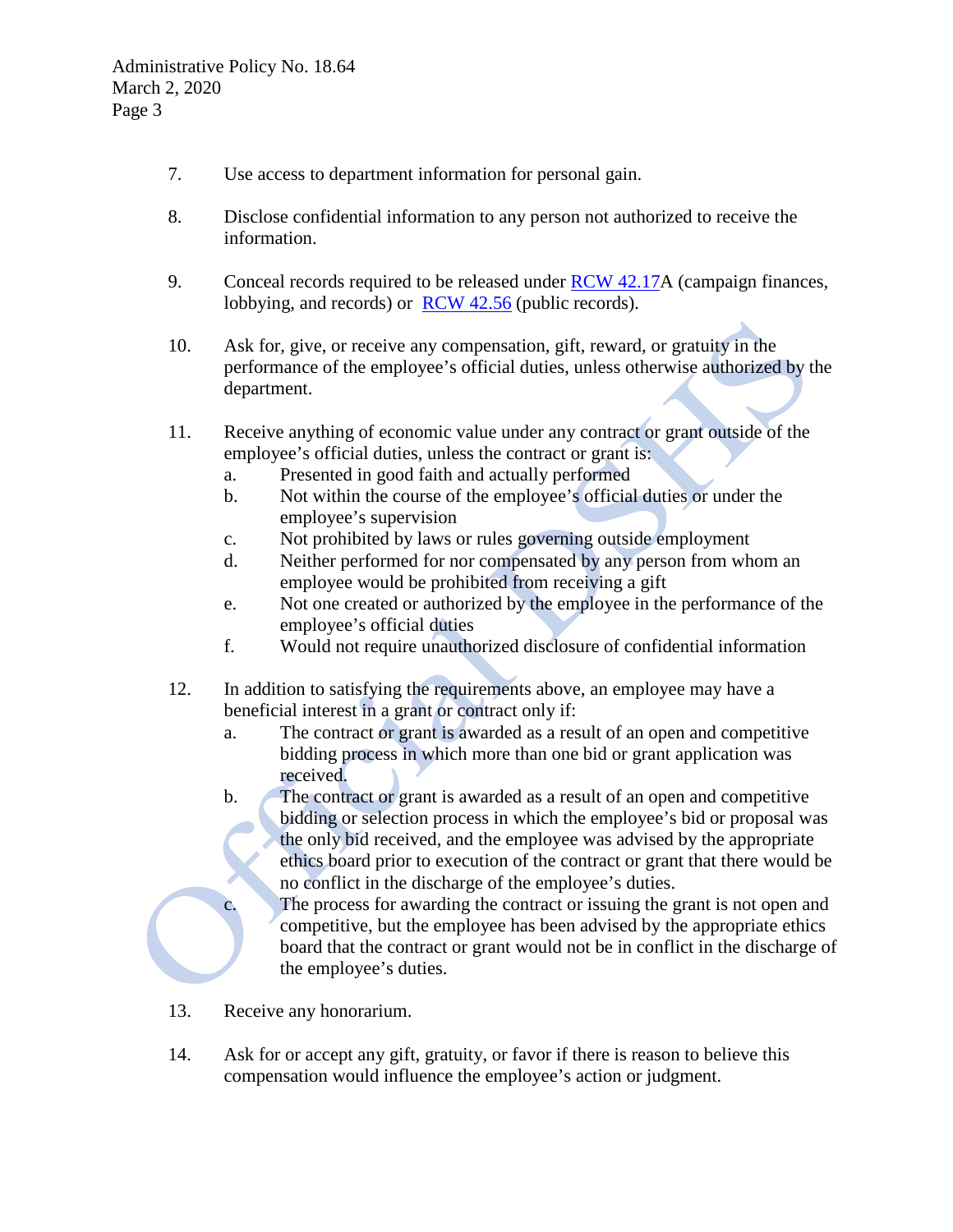The following are examples of unsolicited items that may be accepted by employees who are **not** "section 4 employees." Section C of this policy contains a definition and information specific to section 4 employees.

- a. Flowers or plants
- b. Awards of appreciation in the form of a plaque or trophy
- c. Informational material, publications, or subscriptions related to the recipient's performance of official duties
- d. Food and beverages consumed at a reception where attendance is related to an employee's official duties
- e. Reasonable reimbursement for expenses incurred for a speech, presentation, appearance, or trade mission made in an official capacity
- f. Payment of enrollment and course fees and reasonable travel expenses attributable to attending seminars and educational programs sponsored by a nonprofit professional, educational or trade association, or charitable institution

## **C. Section 4 employee**

- 1. A section 4 employee is an employee whose duties include participation in regulatory matters and/or participation in contractual matters associated with the acquisition of goods and services. Such employees are subject to the provisions of [RCW 42.52.150\(4\).](http://apps.leg.wa.gov/RCW/default.aspx?cite=42.56)
- 2. The only acceptable items or gifts a section 4 employee may accept from a person regulated by the department or seeking to provide goods and services to the department is stipulated in RCW [42.52.010\(](http://apps.leg.wa.gov/RCW/default.aspx?cite=42.52.010)9) and RCW [42.52.150\(](http://apps.leg.wa.gov/RCW/default.aspx?cite=42.52.150)4). Items include:
	- a. Advertising and promotional items of nominal value
	- b. Plaques and awards of appreciation
	- c. Unsolicited items received for the purpose of evaluation, if of no beneficial interest
	- d. Publications related to official duties
	- e. Food and beverages at hosted receptions related to official duties
		- i. A hosted reception is defined by the ethics board as a social event involving a diverse group of people, some of whom are regulated by the agency and others, who are not, and some who provide goods or services to the agency and some who do not. It does not involve a sit-down meal.
		- ii. A meal is interpreted by the ethics board as an event where the guests are expected to sit down to eat.
	- f. Admission to a charitable event
	- g. Items from family and friends if clear purpose was not to influence
	- h. Customary items related to outside business
	- i. Items exchanged at social events by co-workers
	- j. Items permitted by law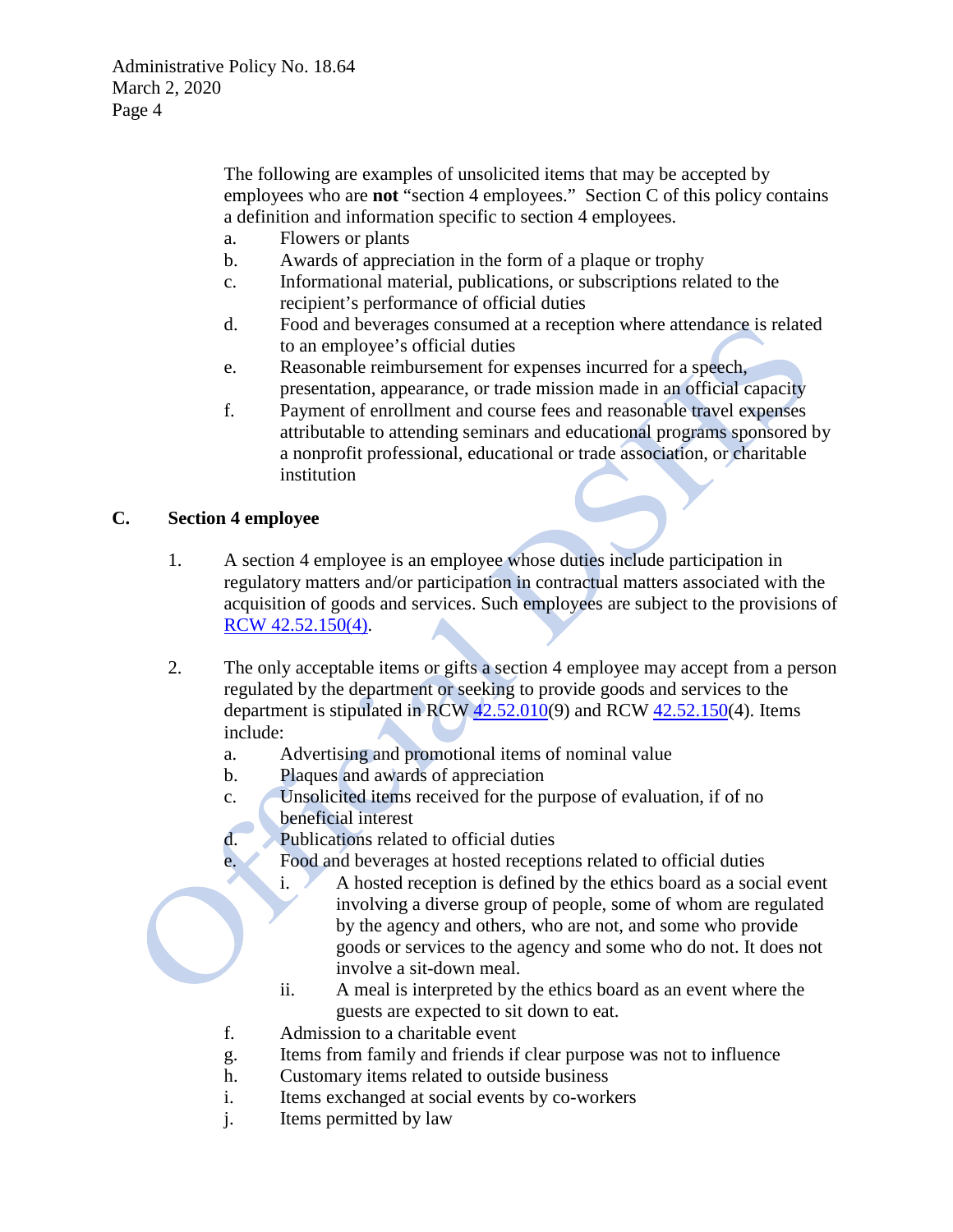- k. Items not otherwise permitted when returned or donated to charity within 30 days
- l. Campaign contributions
- m. Discounts available to the individual as a member of a broad based group
- 3. A section 4 employee is prohibited from accepting the following:
	- a. Flowers
	- b. Gifts from dignitaries
	- c. Expenses (travel, room, and meals) for a speech and/or seminar
	- d. Enrollment/course fees and expenses for attending seminars and educational programs

### **D. Former employees' responsibilities**

- 1. Upon termination of employment with the state, an employee is subject to the provisions of RCW [42.52.080](http://apps.leg.wa.gov/RCW/default.aspx?cite=42.52.010) and [42.52.090](http://apps.leg.wa.gov/RCW/default.aspx?cite=42.52.090) (employment or rendering assistance after public service).
- 2. To avoid conflicts of interest, a current employee who contemplates doing business with the state after leaving state employment or a former employee who wishes to engage in such business activity:
	- a. Should review RCW 42.52.080 and 42.52.090 and related statutes; and
	- b. Seek guidance from the department's ethics advisor or the executive ethics board.
	- c. The employee or former employee may also seek their own legal advice if desired.

### **E. Failure to comply**

- 1. The ethics board is empowered to investigate and punish current and past employees for violations of the ethics laws.
	- a. The ethics board may impose sanctions, including monetary penalties whether or not the department takes action against the employee.
	- b. Monetary penalties may be up to \$5,000.00 per ethics violation, or three times the economic value of anything sought or received in violation of ethics law or rules, whichever is greater.

If an employee violates ethics laws, decisions of the ethics board, or this policy, the department will take appropriate disciplinary action, up to and including dismissal.

### **F. DSHS ethics advisor**